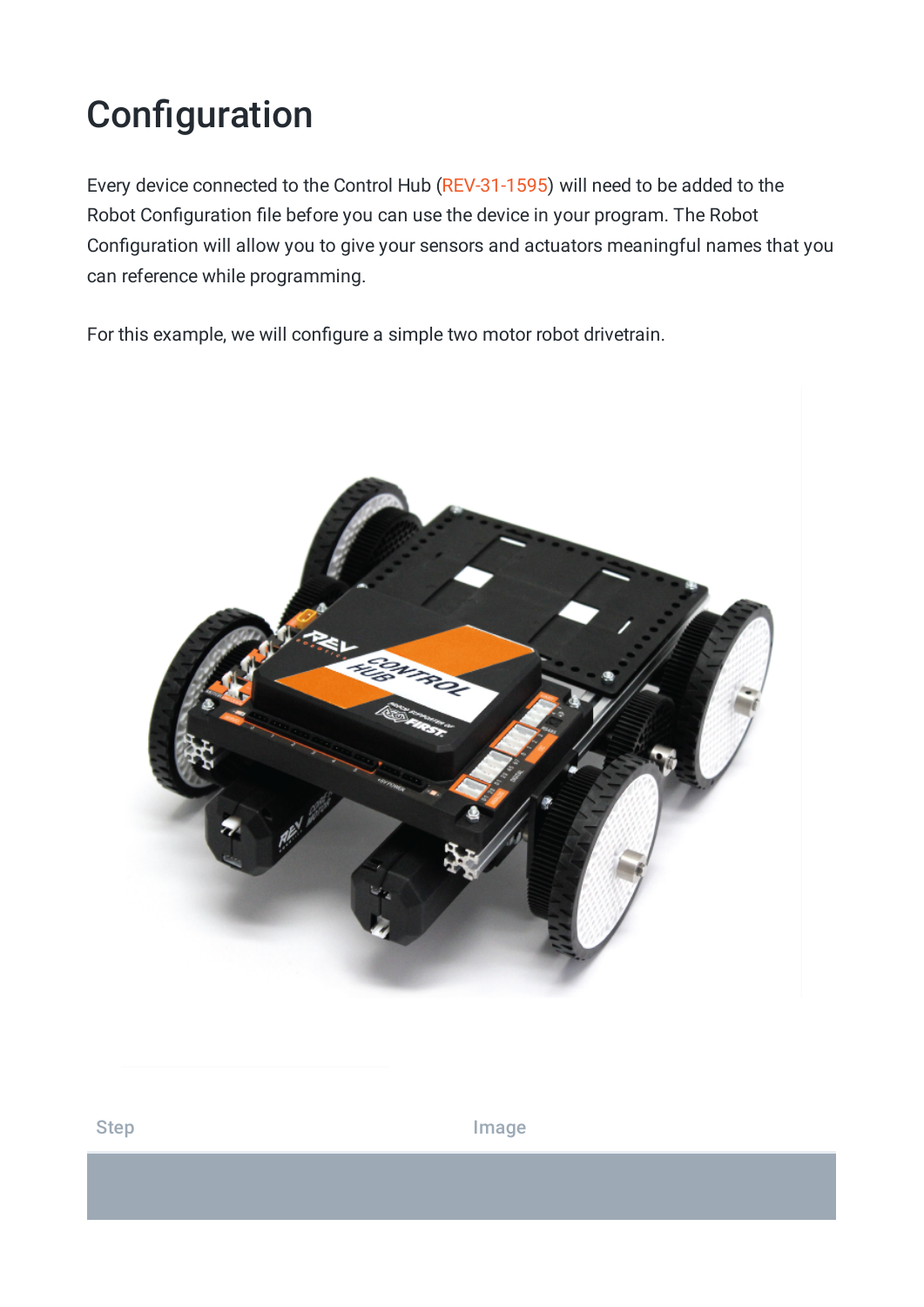Select the menu on either the Driver Station or Robot Controller. Then select "Configure Robot".



Select "New" in the top left hand corner.

Select "Expansion Hub Portal 1" (embedded).



ed, you must create a n

 $\overline{\mathbf{0}}$ 

 $\Leftarrow$ ble configurations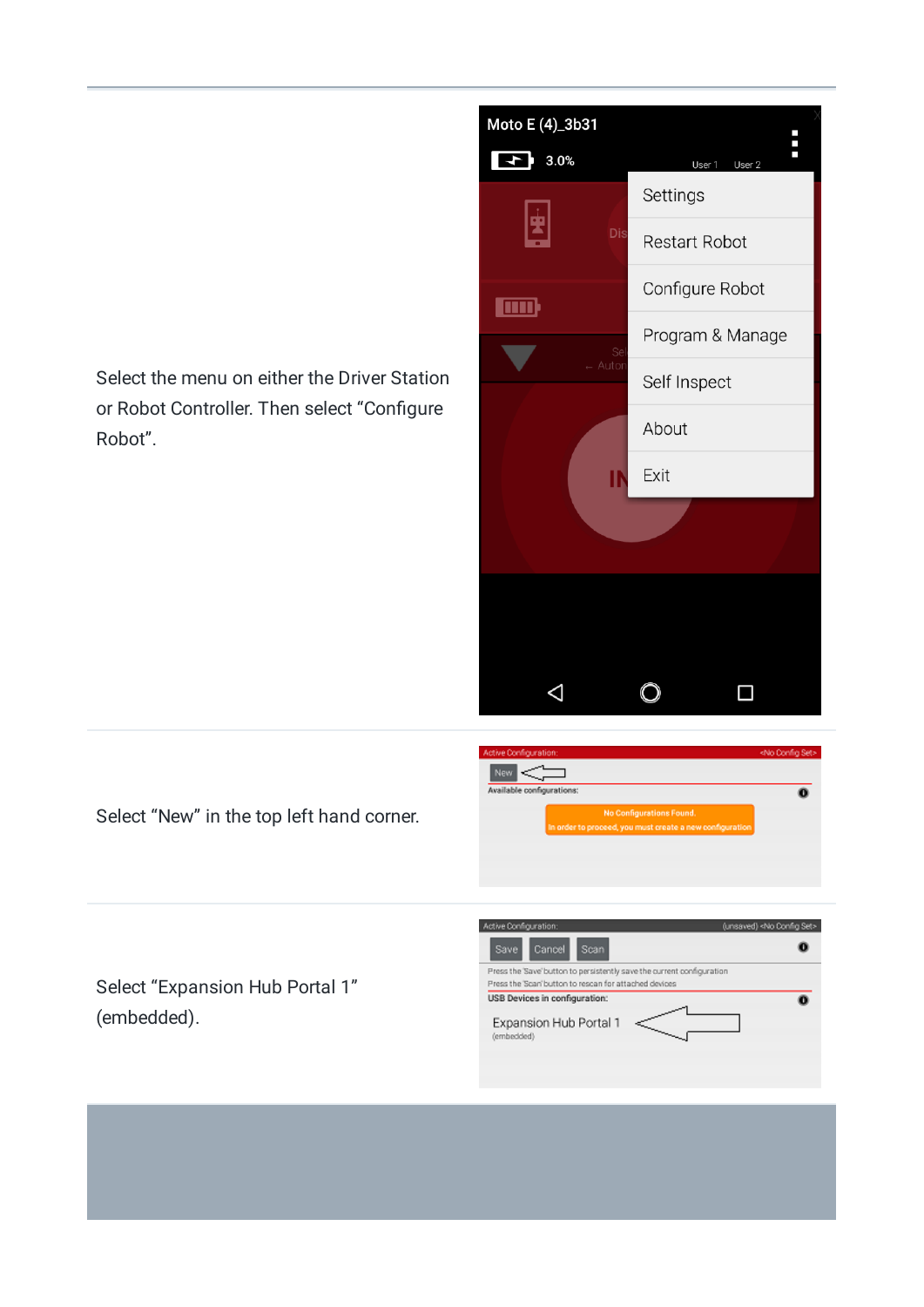|                           | Active Configuration:<br>(unsaved) <no config="" set=""></no> |
|---------------------------|---------------------------------------------------------------|
|                           | Cancel<br>Done                                                |
| Select "Expansion Hub 1". | <b>Expansion Hub Portal 1</b>                                 |
|                           | (embedded)<br>Expansion Hub 1<br>$\leftarrow$                 |
|                           |                                                               |
|                           |                                                               |
|                           | Active Configuration:<br>(unsaved) <no config="" set=""></no> |
|                           | Cancel<br>Done                                                |
|                           | <b>Expansion Hub 1</b>                                        |
|                           | Motors                                                        |
|                           | Servos                                                        |
|                           | Digital Devices                                               |
| Select "Motors".          | PWM Devices                                                   |
|                           | Analog Input Devices                                          |
|                           | I2C Bus 0                                                     |
|                           | I2C Bus 1                                                     |
|                           | I2C Bus 2                                                     |
|                           | I2C Bus 3                                                     |

Select the Drop Down menu for "Port 0" then select the motor type attached to the port. In the case of the Minibot in Figure 4, select the "Rev Robotics Core Hex Motor".

|                         | Active Configuration: | (unsaved) <no config="" set=""></no> |
|-------------------------|-----------------------|--------------------------------------|
| Done                    | Cancel                |                                      |
|                         | Port Attached         |                                      |
| $\bf{0}$                | Nothing               |                                      |
|                         | NO DEVICE ATTACHED    |                                      |
|                         | Motor name            |                                      |
| 1                       | Nothing               |                                      |
|                         | NO DEVICE ATTACHED    |                                      |
|                         | Motor name            |                                      |
| $\overline{\mathbf{2}}$ | Nothing               |                                      |
|                         | NO DEVICE ATTACHED    |                                      |
|                         | Motor name            |                                      |
| 3                       | Nothing               |                                      |
|                         | NO DEVICE ATTACHED    |                                      |
|                         | Motor name            |                                      |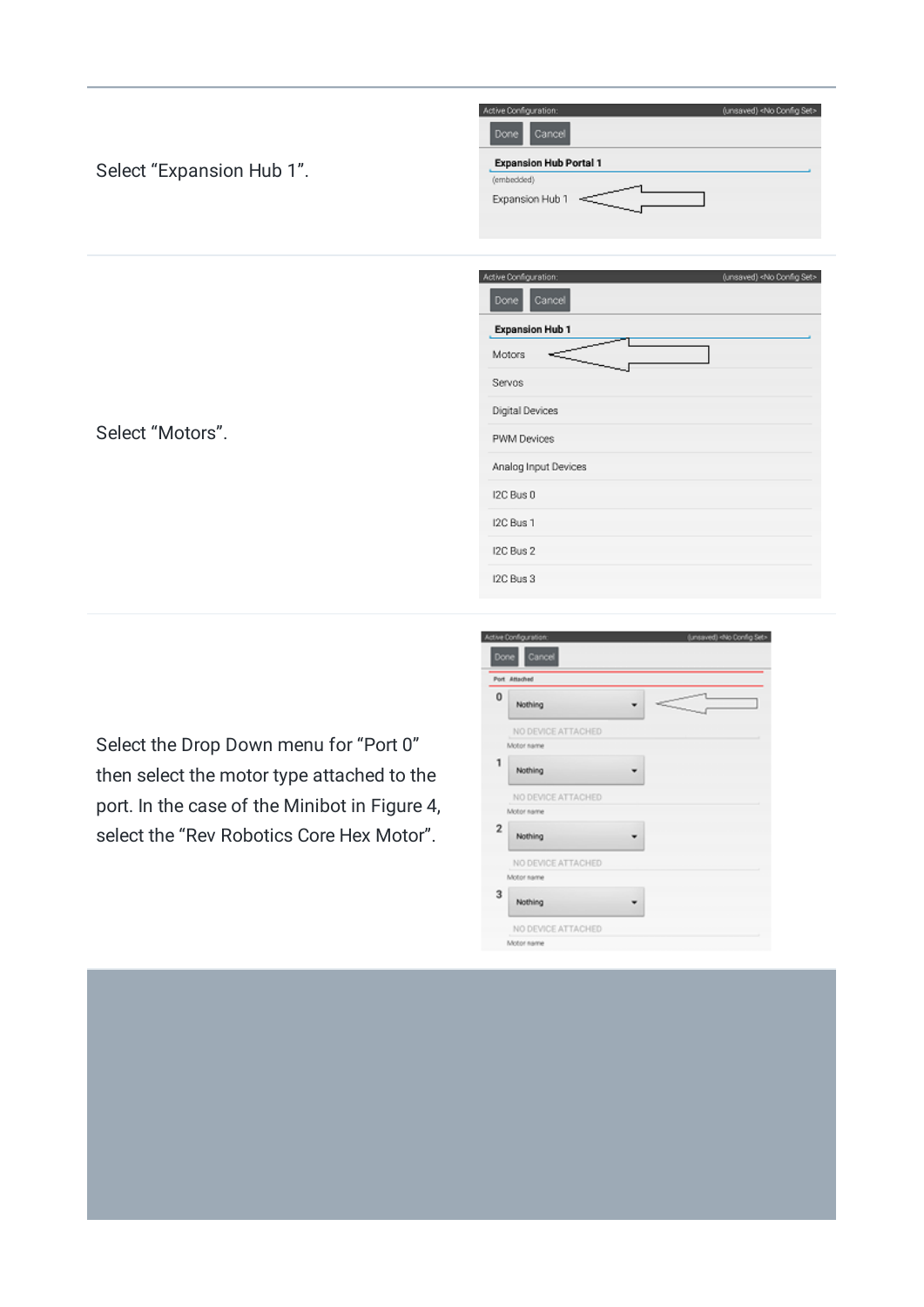Press "Enter motor name here" and name the motor "left\_drive".

This is the name that you will use when you are programming your robot to control this motor. Always use descriptive names so that you can remember what a device does when you are programming.

|                         | Active Configuration:            | (unsaved) <no config="" set=""></no> |
|-------------------------|----------------------------------|--------------------------------------|
| Done                    | Cancel                           |                                      |
|                         | Port Attached                    |                                      |
| 0                       | <b>REV Robotics HD Hex Motor</b> |                                      |
|                         | Enter motor name here            |                                      |
|                         | Motor name                       |                                      |
| 1                       | Nothing                          |                                      |
|                         | NO DEVICE ATTACHED               |                                      |
|                         | Motor name                       |                                      |
| $\overline{\mathbf{c}}$ | Nothing                          |                                      |
|                         | NO DEVICE ATTACHED               |                                      |
|                         | Motor name                       |                                      |
| 3                       | Nothing                          |                                      |
|                         | NO DEVICE ATTACHED               |                                      |
|                         | Motor name                       |                                      |

|                | Active Configuration:       | (unsaved) <no config="" set=""></no> |
|----------------|-----------------------------|--------------------------------------|
| Done           | Cancel                      |                                      |
|                | Port Attached               |                                      |
| 0              | REV Robotics Core Hex Motor |                                      |
|                | left_drive                  |                                      |
|                | Motor name                  |                                      |
| 1              | REV Robotics Core Hex Motor |                                      |
|                | right_drive                 |                                      |
|                | Motor name                  |                                      |
| $\overline{2}$ | Nothing                     |                                      |
|                | NO DEVICE ATTACHED          |                                      |
|                | Motor name                  |                                      |
| 3              | Nothing                     |                                      |
|                | NO DEVICE ATTACHED          |                                      |
|                | Motor name                  |                                      |

Repeat the process for "Port 1" and name the motor "right\_drive".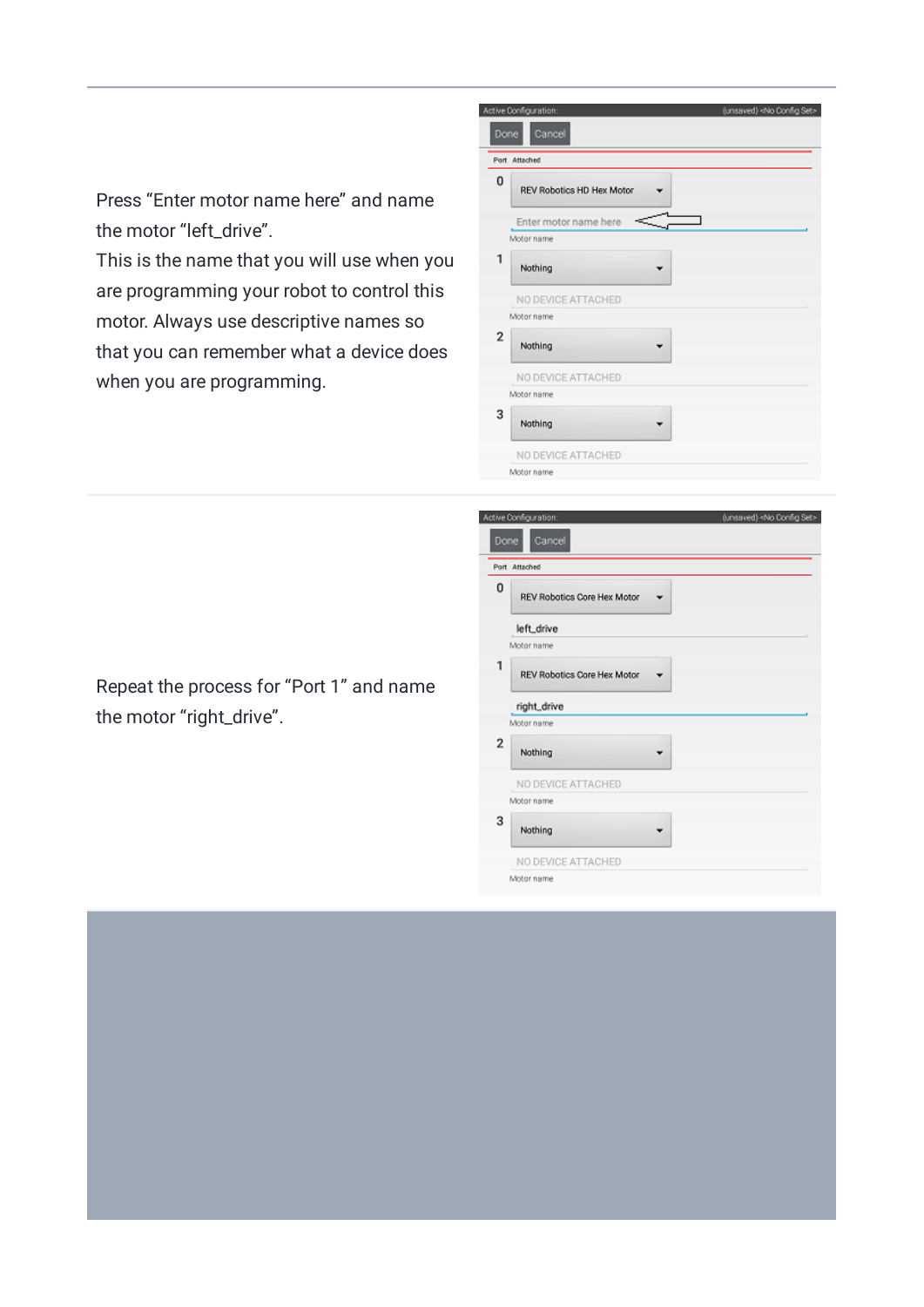Press "Done" once to go back to the list of device ports and then select I2C Bus 0.

| Active Configuration:  | (unsaved) servos |
|------------------------|------------------|
| Cancel<br>Done         |                  |
| <b>Expansion Hub 1</b> |                  |
| Motors                 |                  |
| Servos                 |                  |
| <b>Digital Devices</b> |                  |
| <b>PWM Devices</b>     |                  |
| Analog Input Devices   |                  |
| I2C Bus 0              |                  |
| I2C Bus 1              |                  |
| I2C Bus 2              |                  |
| I2C Bus 3              |                  |
|                        |                  |
|                        |                  |
|                        |                  |
|                        |                  |
|                        |                  |
|                        |                  |
|                        |                  |

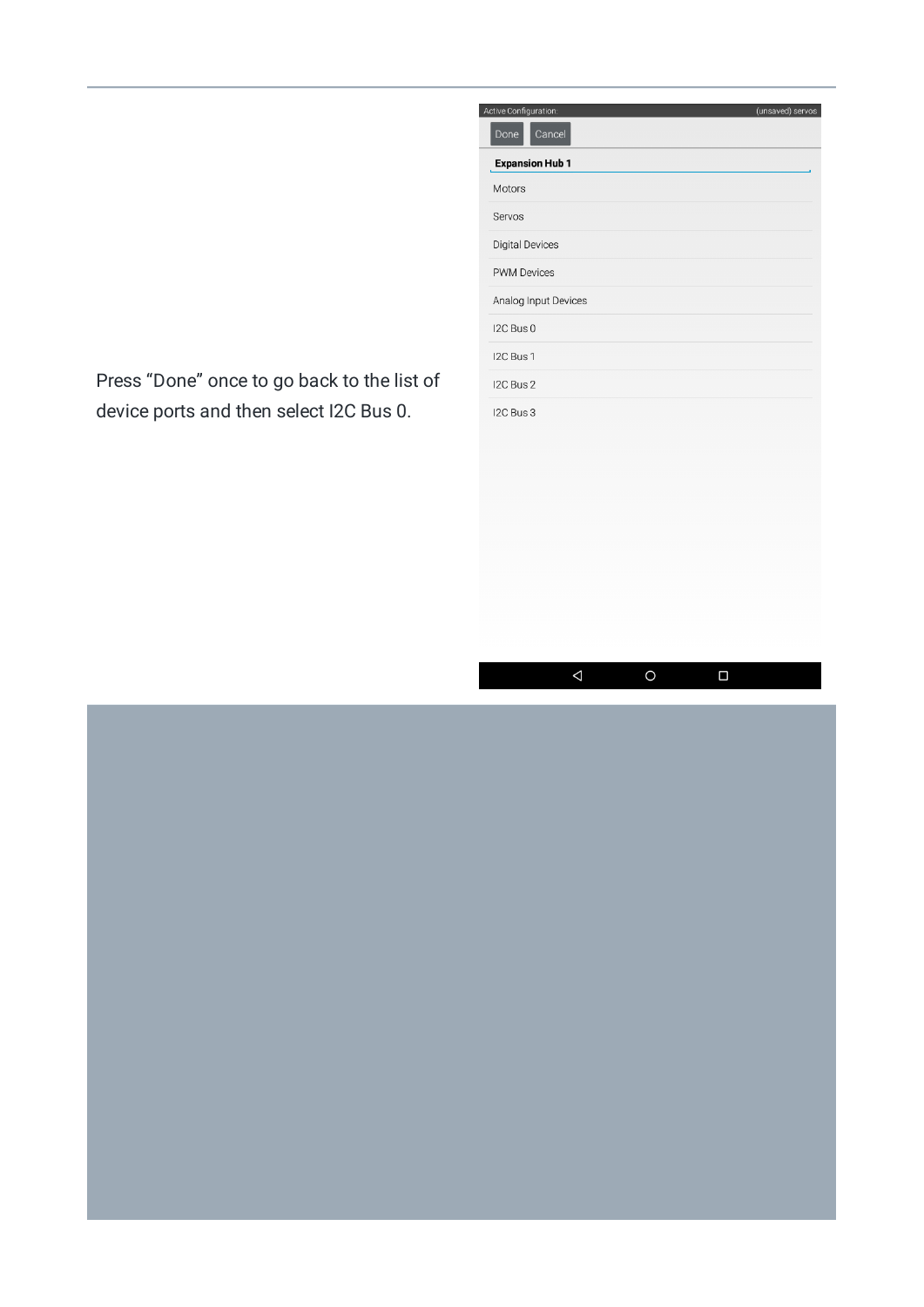



 $\Delta$  $\circ$  $\Box$ 

Press the "Done" button (at the top left corner of the page) 3 times.

| Active Configuration:                                                                     | Active Configuration:  | (unsaved) <no config="" set=""></no>                          |
|-------------------------------------------------------------------------------------------|------------------------|---------------------------------------------------------------|
| Done <ablance add<="" th=""><th><math>\cos \left( -\right)</math></th><th></th></ablance> | $\cos \left( -\right)$ |                                                               |
| <b>Port Attached</b>                                                                      | <b>Expansion Hub 1</b> |                                                               |
| $\bf{0}$<br>REV Expansion Hub IMU<br>$\overline{\phantom{a}}$                             | <b>Motors</b>          |                                                               |
| mu                                                                                        | Servos                 | Active Configuration:<br>(unsaved) <no config="" set=""></no> |
| Device name                                                                               | Digital Devices        | $\log$                                                        |
|                                                                                           | PWM Devices            | <b>Expansion Hub Portal 1</b><br>(embedded)                   |
|                                                                                           | Analog Input Devices   | Expansion Hub 1                                               |
|                                                                                           | IZC Bus 0              |                                                               |
|                                                                                           | <b>I2C Bus 1</b>       |                                                               |
|                                                                                           | IZC Bus 2              |                                                               |
|                                                                                           | I2C Bus 3              |                                                               |
|                                                                                           |                        |                                                               |

Active Configuration (unsaved) <No Config Set> Save  $\leq$  $\sqrt{\frac{1}{2}}$  Scan  $\bullet$ Press the 'Save' button to persistently save the current configuration Press the 'Scan' button to rescan for attached devices USB Devices in configuration:  $\overline{\mathbf{o}}$ Expansion Hub Portal 1 (embedded)

Press "Save".